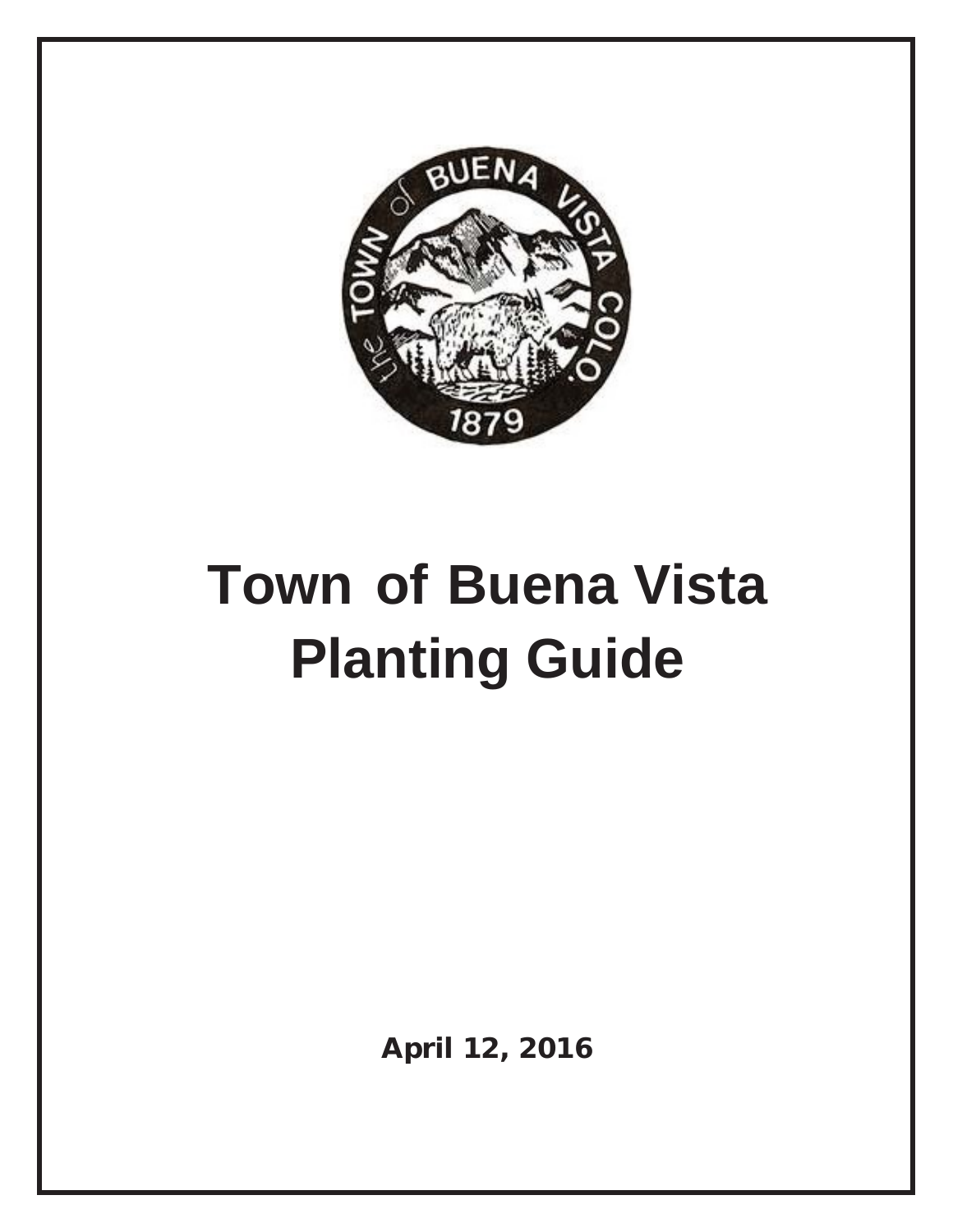## **Town of Buena Vista Planting Guide April 12, 2016**

On February 14, 2012 the Board of Trustees passed Ordinance 5, Series 2012 amending Section 16-255, Landscape requirements, for the Town of Buena Vista. The ordinance adopted new landscape standards in regards to the number of trees and shrubs required for new development within the Town. All landscape requirements can be found in the municipal code or by contacting the Planning Department at (719) 395-8643.

This document is regulatory in nature based on language from the Buena Vista Municipal Code, Sections 11-82, 11-84, 11-85, 16-239(b)(2)h, 16-255 (d)(2)b, 17-37(8)a, 17-56(a)(2), 17-57(b)(14)a, 17-57(b)(15). This guide represents best practices for the survival of plantings located in the Town.

These planting techniques and plant species recommendations represent years of practice by local nurserymen, landscapers and tree enthusiasts of the Town Buena Vista and the surrounding area. Their collective knowledge has been utilized to provide direction with plantings to create a truly lasting green canopy for the Town.

This guide must be reviewed prior to making selections on plantings or beginning landscaping. In reviewing this document, note species that you find interesting and learn the requirements for planting, watering, and protecting them for their long-term survival. Planting a tree in our town is a long term investment that we are excited that you are making. This guide provides valuable insight on protecting your investment for the longterm value of your property.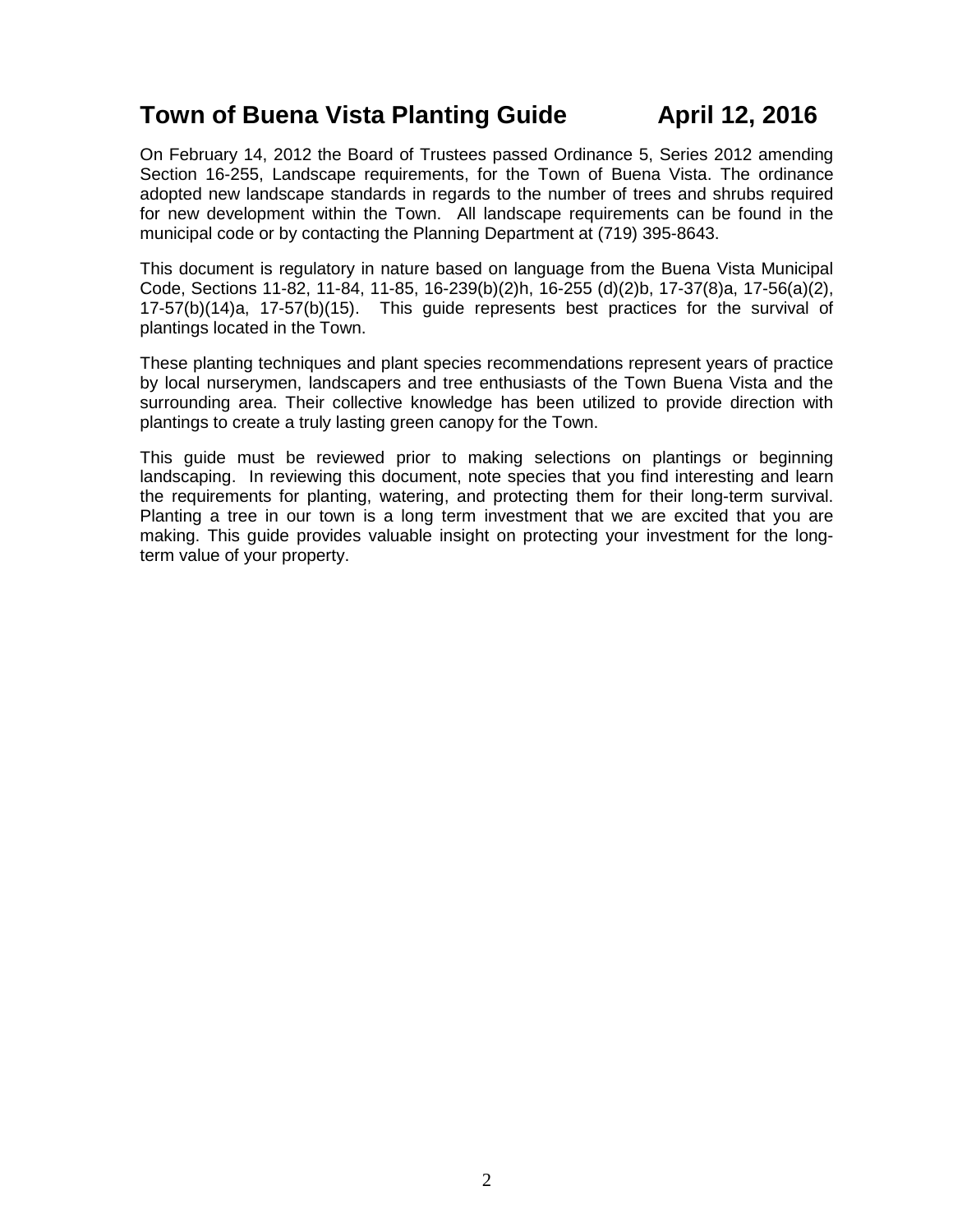## Table of Contents

| Plant lists (Revised December 2015)<br>Group 1 (requires the least amount of water)<br>Group 2 (requires more water than Group 1 plants)<br>Group 3 (requires regular watering for our climate) | 4<br>6<br>8      |
|-------------------------------------------------------------------------------------------------------------------------------------------------------------------------------------------------|------------------|
| <b>Planting Methods and Techniques</b>                                                                                                                                                          | 10               |
| Protecting Your Investment - The Next Steps                                                                                                                                                     | 11               |
| <b>Definitions</b>                                                                                                                                                                              | 13               |
| References                                                                                                                                                                                      | 14               |
| <b>Details</b>                                                                                                                                                                                  | 15 <sub>15</sub> |
| Images                                                                                                                                                                                          | 18               |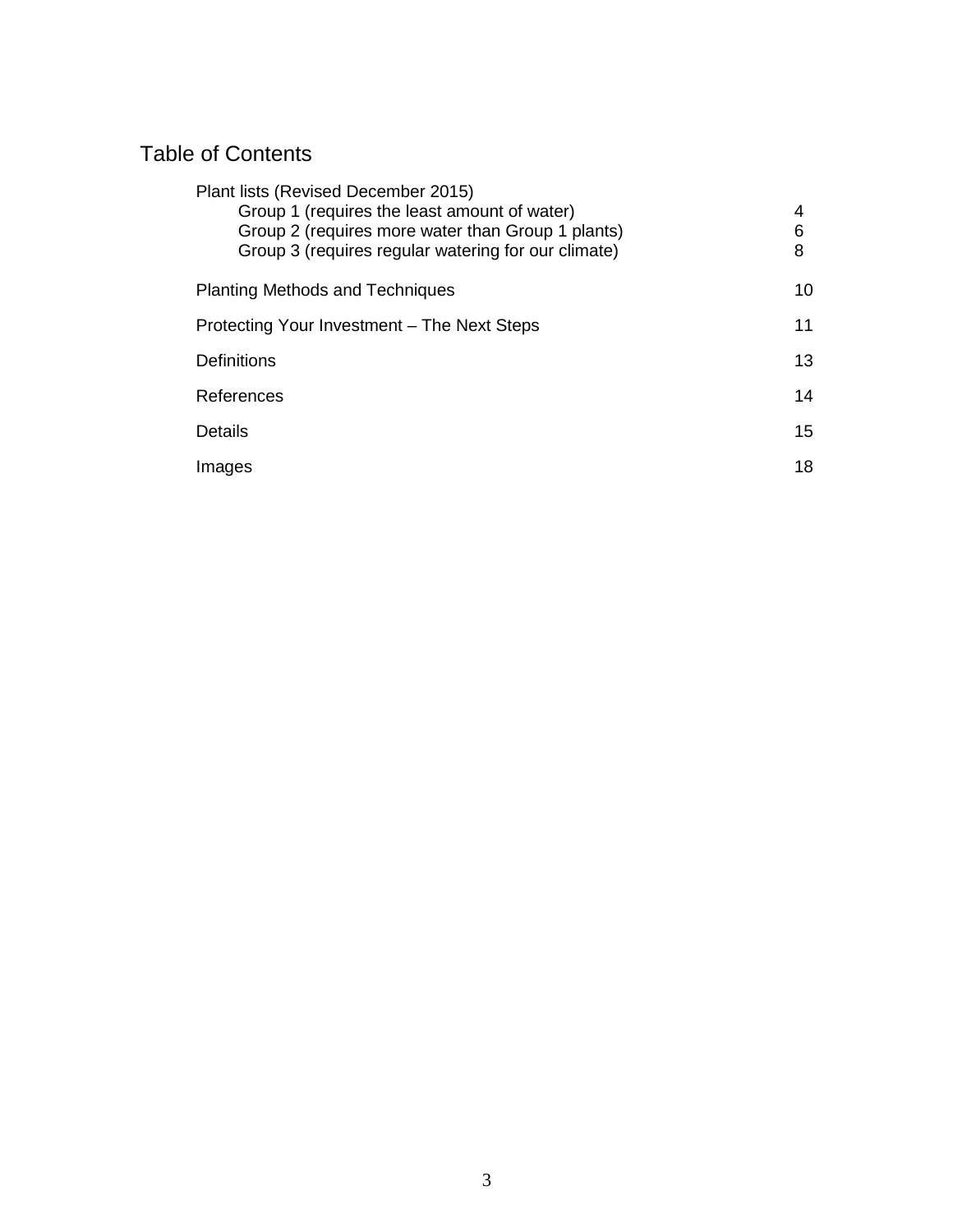#### **Plant List (Revised December 2015)**

The following lists of plants are the Town's recommendations on tree, grass, and shrub plantings that have the best chance of long-term survival. This extensive list of plants has been tested in the Town and has proven to be resilient in the Town's climate. While deviations from this are expected, the Town will not count these deviations towards the required trees per the Municipal Code, unless a 2 year warranty period is accepted

The plant list is divided into three groups based on the water needs of the plants. For healthy plants, a particular planting area should contain plants from only one group.

Behind the common name of each tree is a "Large", "Medium," or "Small" which refers to the tree's mature height. Large is over 40' when mature, Medium is 20' to 40' tall, and Small is under 20'.

When selecting plant species, consider the planting location and individual plant characteristics.

Planting location characteristics to consider are:

- · soil type
- · site exposure
- · slope of grade
- · possible microclimate
- · site use

Plant characteristics to consider are:

- · hardiness
- · insect and disease susceptibility
- · invasiveness potential
- growth rate
- · water requirements
- · litter potential (leaves, fruit, acorns, cones, or pods)
- · allergic potential to property users
- · toxic plant parts
- wildlife use/misuse potential
- · hazardous growth (thorns, prickly leaves)
- mature size relative to utilities and structures
- site conditions

#### **Group 1:**

Grasses, shrubs, and trees in the following list require minimal irrigation, once established.

#### Trees - Evergreen

| Juniperus monosperma | One Seed Juniper (Small)       |
|----------------------|--------------------------------|
| Juniperus scopulorum | Rocky Mountain Juniper (Small) |
| Pinus edulis         | Pinyon (Piñon) Pine (Small)    |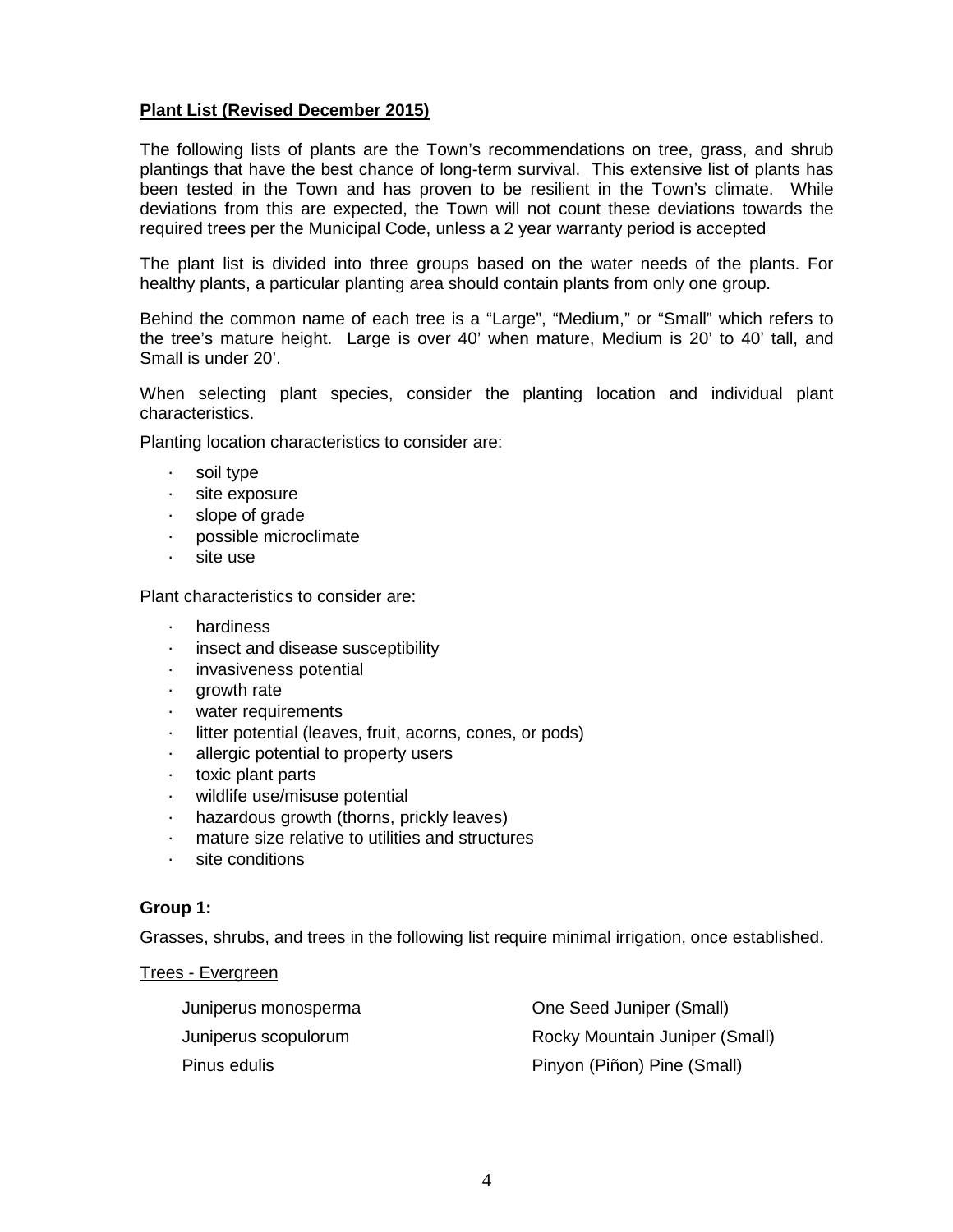#### Grasses (from seed or plugs)

| Agropyron cristatum, varieties            | <b>Crested Wheatgrass</b> |
|-------------------------------------------|---------------------------|
| Bouteloua gracilis                        | <b>Blue Grama Grass</b>   |
| Koeleria cristata                         | Junegrass                 |
| Oryzopsis hymenoides                      | Indian Ricegrass          |
| Pascopyrum smithii                        | <b>Western Wheatgrass</b> |
| Sporobolus cryptandrus                    | Sand Dropseed             |
| <b>Shrubs</b>                             |                           |
| Berberis fendleri                         | <b>Fendler Barberry</b>   |
| Caragana arborescens                      | Siberian Pea Shrub        |
| Cercocarpus montanus                      | Mountain Mahogany         |
| Chrysothamnus nauseosus                   | Rabbitbrush               |
| Fallugia paradoxa                         | Apache Plume              |
| Fendlera rupicola                         | Fendlerbush               |
| Holodiscus dumosus                        | Rock Spirea               |
| Jamesia americana                         | Cliff Jamesia             |
| Krasheninnikovia lanata                   | Winterfat                 |
| Philadelphus microphyllus                 | Littleleaf Mock Orange    |
| Purshia stansburiana                      | <b>Cliff Rose</b>         |
| Purshia tridentata                        | <b>Bitterbrush</b>        |
| Rhus aromatica, ssp trilobata             | 3-leaf Sumac              |
| Ribes cereum                              | <b>Squaw Currant</b>      |
| Seriphidium vaseyanum                     | Mountain Sagebrush        |
| Symphoricarpus rotundifolius (oreophilus) | <b>Mountain Snowberry</b> |
| Yucca glauca                              | Soapweed                  |

#### **Specific Watering Instructions - Group 1:**

Establishment watering of the most drought tolerant plants (Examples: pinyon pine, rabbitbrush, littleleaf mock orange, and mountain sagebrush). Establishment water must be made available. The following schedule must be adhered to for the success of the planting.

1st Year - Soak the root zone to a depth of 15" every week for the first four weeks, then soak once every two weeks until the ground freezes (in November). Any time extended drought conditions result in the drying of the root zone, water must be applied. During the winter the soil condition must be checked monthly, water should be applied when the root zone is dry.

2nd Year - Soak the root zone to a depth of 15" once every 2 weeks beginning April 1st until June 30th. After June  $30<sup>th</sup>$ , soak the root zone to a depth of 15" once a month until the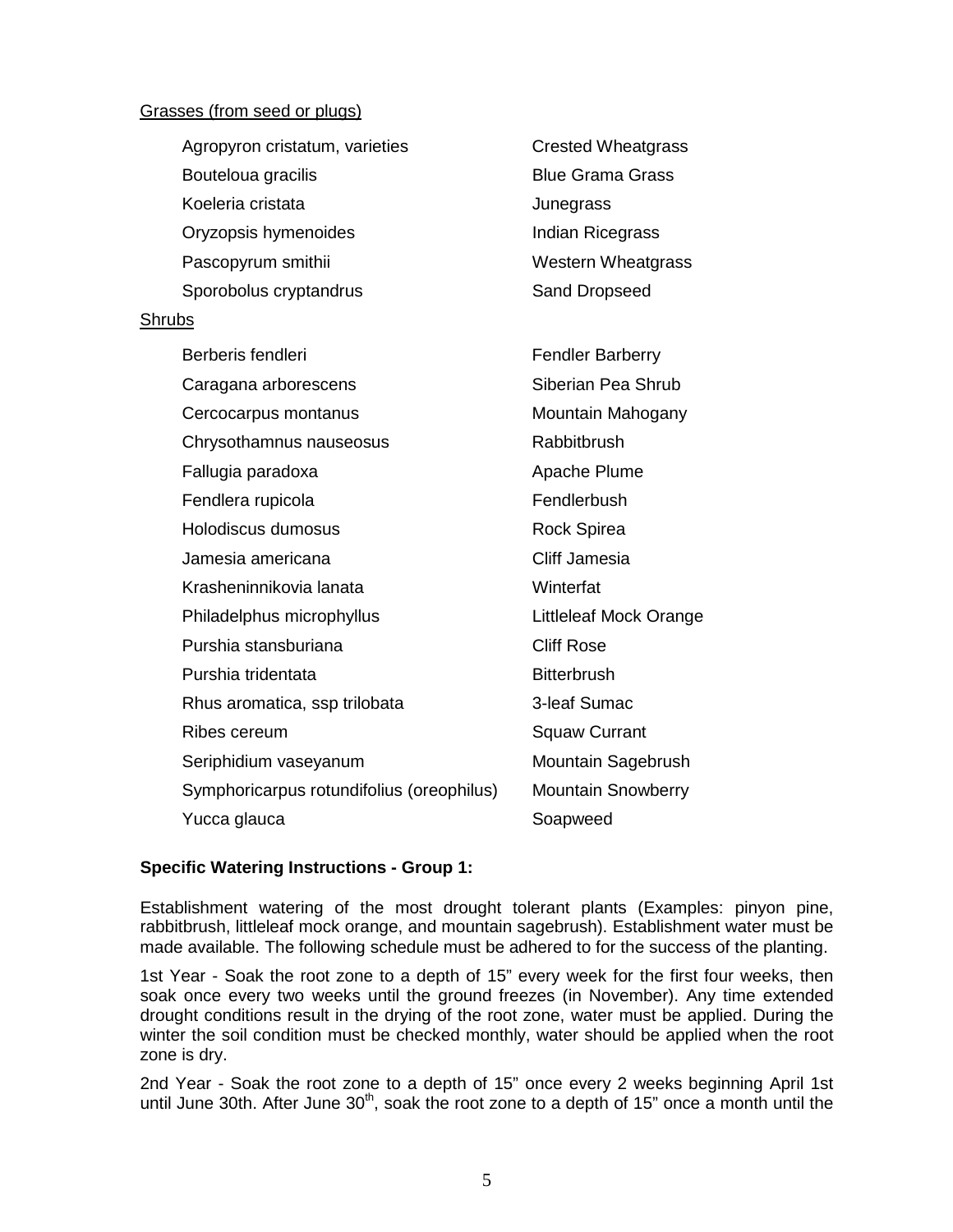ground freezes. Any time extended drought conditions result in the drying of the root zone, water must be applied. The trees will have to be monitored closely for drought stress and watered if too dry. During the winter the soil condition must be checked monthly, water should be applied when the root zone is dry.

3rd year and beyond - Soak the root zone to a depth of 15" at the beginning of the season. The trees will have to be monitored closely for drought stress and watered if too dry. Any time extended drought conditions result in the drying of the root zone, water must be applied. Monthly watering will encourage faster growth.

#### **Group 2:**

Grasses, shrubs, and trees in this classification require more water than those in Group 1.

#### Trees - Decidious

| Acer negundo                       | 'Sensation' Boxelder (Medium)         |
|------------------------------------|---------------------------------------|
| Crataegus ambigua                  | Russian Hawthorn (Small)              |
| Crataegus succulenta coloradensis  | Colorado Hawthorn (Small)             |
| Crataegus x mordenensis "Toba"     | Toba Hawthorn (Small)                 |
| Malus sp                           | Flowering Crabapple varieties (Small) |
| Malus sp                           | Apple varieties (Small)               |
| Prunus maackii                     | Amur Chokecherry (Small)              |
| Prunus padus                       | European Bird Cherry (Small)          |
| Prunus sp "Montmorency"            | Montmorency (Sour) Cherry (Small)     |
| Prunus virginiana "Schubert"       | Canada Red Cherry (Medium)            |
| Sorbus x thuringiaca               | Oakleaf Mountain Ash (Medium)         |
| Trees - Evergreen                  |                                       |
| Abies concolor                     | White or Concolor Fir (Large)         |
| Pinus aristata                     | Bristlecone Pine (Medium)             |
| Pinus contorta latifolia           | Lodgepole Pine (Large)                |
| <b>Pinus flexilis</b>              | Limber Pine (Large)                   |
| Pinus ponderosa                    | Ponderosa Pine (Large)                |
| Pseudotsuga menziesii              | Douglas Fir (Large)                   |
| Grasses - Native grasses from seed |                                       |
| Festuca ovina                      | <b>Sheep Fescue</b>                   |
| Elymus lanceolatus                 | Sodar Wheatgrass                      |
| Blepharoneuron tricholepis         | Pine Dropseed                         |
| Calamagrostis purpurascens         | <b>Purple Reed Grass</b>              |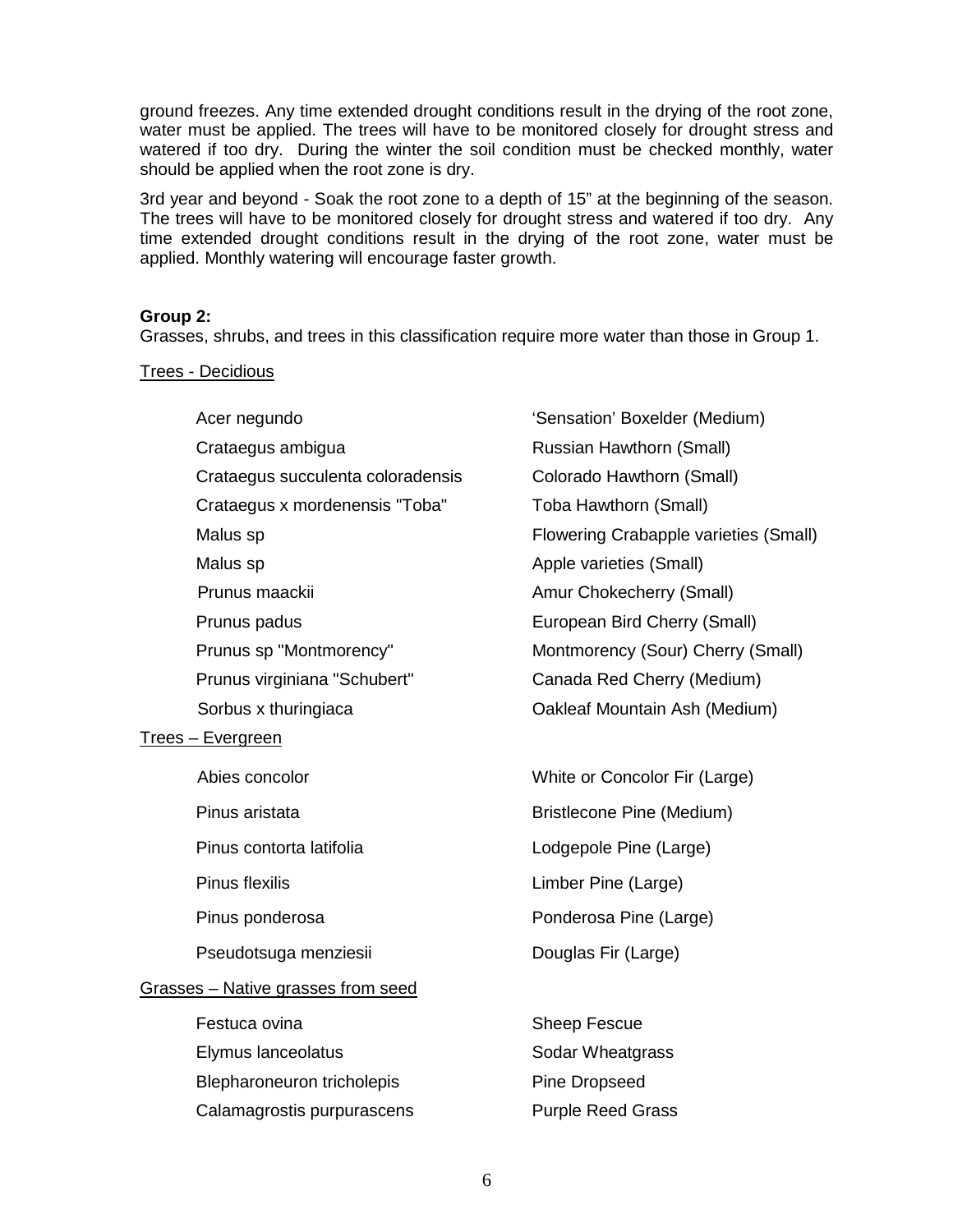#### Deschampsia cespitosa **Tufted Hair Grass**

#### Decorative Landscape Grasses

Calamagrostis acutiflora "Avalanche" Feather Reed Grass Calamagrostis acutiflora "Karl Foerster" "Karl Foerster" Feather Reed Grass Festuca glauca "Elijah Blue" "Elijah Blue" Blue Fescue Helictotrichon sempervirens **Blue Avena Grass or Blue Oat Grass** Leymus arenarius "Blue Dune" The "Blue Dune" Lyme Grass Miscanthus sinensis "Purpurascens" Flame Grass Miscanthus sinensis "Silberfeder" Silver Feather Grass Panicum virgatum "Heavy Metal" Heavy Metal Switch Grass

#### Shrubs

Amelanchier alnifolia Serviceberry Aronia melanocarpa **Black Chokeberry** Caryopteris x clandonensis **Blue Mist Spirea** Cerasus (Prunus) tomentosa Nanking Cherry Cotoneaster lucida **Peking Cotoneaster** Lonicera tartarica "Arnolds Red" Arnold's Red Honeysuckle Oreobatus(Rubus) deliciosus Thimbleberry Padus(Prunus) virginiana ssp.melanocarpa Chokecherry Pentaphylloides (Potentilla) floribunda Potentilla, All Varieties Pinus mugo "Mughus" Mugo Pine Ribes "Pixwell" Pixwell Cooseberry Ribes "Red Lake" Network and Red Lake Currant Ribes aureum **Golden** Currant Ribes inerme White Stem Gooseberry Rosa foetida "bicolor" Austrian Copper Rose Rosa glauca rubrifolia entrante en Red Leaf Rose Rosa harrisoni **Marrison's Rose** Rosa rugosa "Hansa" **Hansa Rose** Rosa woodsii Woods Rose Sambucus microbotrys (racemosa) Red Elderberry Shepherdia argentea Silver Buffaloberry Sorbaria sorbifolia e controllari di un un un un Ural False Spirea Spirea bumalda All S. bumalda varieties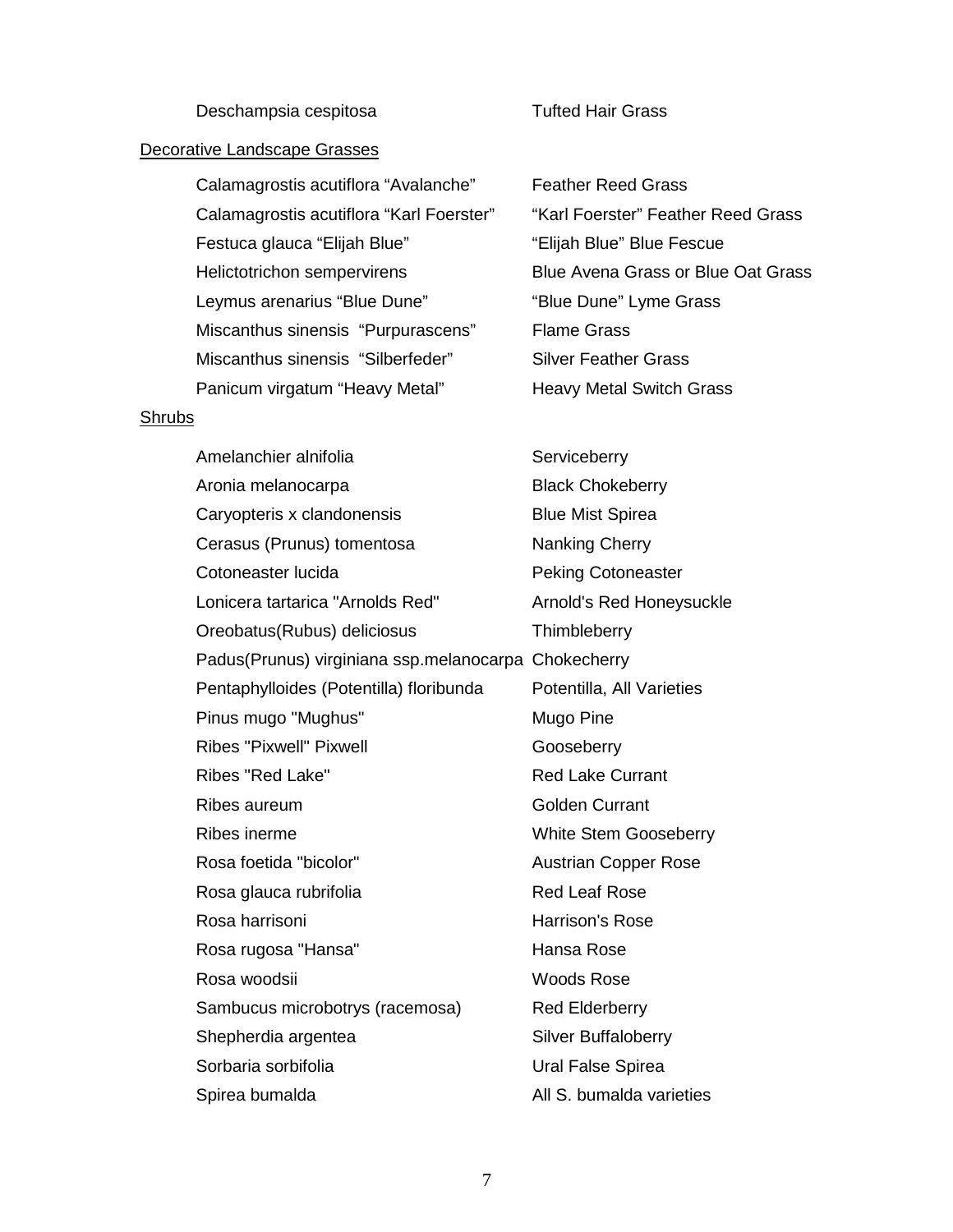| Spirea Vanhouttei                      | Vanhoutte Spirea                  |
|----------------------------------------|-----------------------------------|
| Syringa sp                             | <b>Most other Lilac Varieties</b> |
| Syringa vulgaris                       | Common Purple Lilac               |
| Syringa vulgaris alba                  | Common White Lilac                |
| Syringa X prestoniae "Donald Wyman"    | Donald Wyman Lilac                |
| Syringa X prestoniae "James McFarlane" | James McFarlane Lilac             |

#### **Specific Watering Instructions - Group 2:**

Establishment watering of plants that require medium amounts of water (Examples: potentillas, hawthorns, serviceberry, Rocky Mtn. maple, Ponderosa pine). Establishment water must be made available. The following schedule must be adhered to for the success of the planting.

1st Year - Soak the root zone to a depth of 15" every week until Sept 1st, then soak once every 10 days until the ground freezes (in November). Any time extended drought conditions result in the drying of the root zone, water must be applied. During the winter the soil condition must be monitored, and water applied when the root zone is dry.

2nd Year - Soak the root zone to a depth of 15" once every week beginning April 1st until June 30th. After June 30th soak the root zone to a depth of 15" once every 10 days until the ground freezes. Any time extended drought conditions result in the drying of the root zone, water must be applied. The plants will have to be monitored closely for drought stress and watered if too dry. During the winter the soil condition must be monitored, and water applied when the root zone is dry.

3rd year and beyond - Soak the root zone to a depth of 15" at the beginning of the season and once every 2 weeks until the ground freezes (in November). The plants will have to be monitored closely for drought stress and watered if too dry. Any time extended drought conditions result in the drying of the root zone, water must be applied.

#### **Group 3:**

Grasses, shrubs, and trees in this classification require more water than those in group 2. Group 3 plants need to be planted in areas that get regular irrigation. Group these plants in moist areas or along water ways or in irrigated environments.

#### Trees - Decidious

| Acer ginnala                     | Ginnala Maple (Small)         |
|----------------------------------|-------------------------------|
| Alnus incana, ssp tenufolia      | Thin leaf Alder (Small)       |
| Populus acuminata                | Lanceleaf Poplar (Large)      |
| Populus angustifolia             | Narrowleaf Cottonwood (Large) |
| Populus balsamifera              | Balsam Poplar (Large)         |
| Populus deltoides ssp monolifera | Plains Cottonwood (Large)     |
| Populus tremuloides              | Quaking Aspen (Large)         |
|                                  |                               |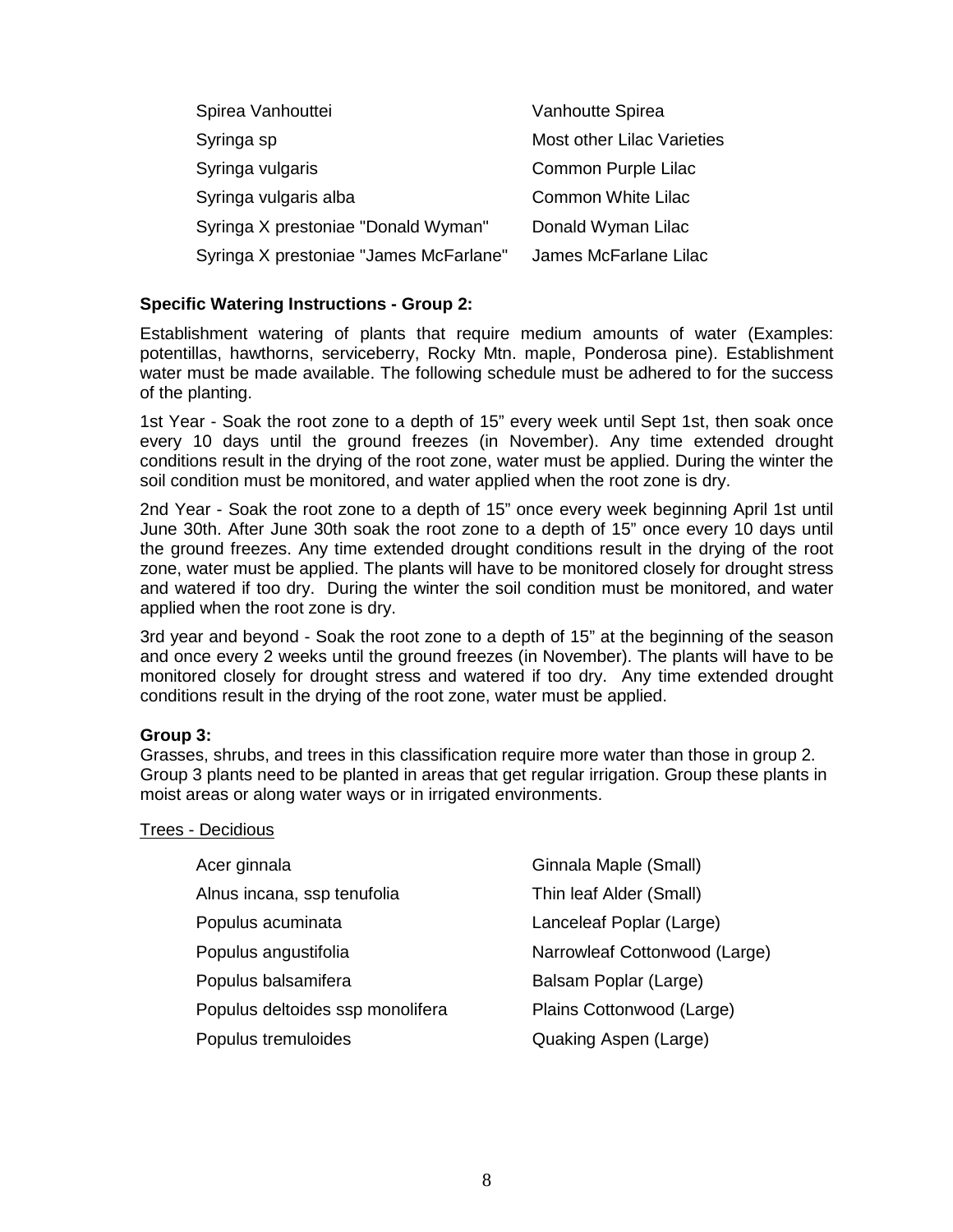#### Trees – Evergreen

| Abies lasiocarpa     | Subalpine Fir (Large)               |
|----------------------|-------------------------------------|
| Picea engelmannii    | Engelmann Spruce (Large)            |
| Picea glauca densata | Black Hills Spruce (Large)          |
| Picea pungens        | Colorado Spruce, all colors (Large) |

**Lawn Grasses** from seed (Note: normally requires irrigation at least once every five days.)

| Festuca rubra | <b>Creeping Red Fescue</b>   |
|---------------|------------------------------|
| Poa pratensis | <b>Kentucky Bluegrass</b>    |
| Poa hybrid    | Armadillo Hybrid Bluegrass   |
| Festuca sp.   | <b>Tall Fescue Varieties</b> |

#### Shrubs

| Acer glabrum                       | Rocky Mt. Maple              |
|------------------------------------|------------------------------|
| Betula fontinalis                  | <b>River Birch</b>           |
| Betula glandulosa                  | Bog Birch                    |
| Distegia involucrata               | <b>Twinberry Honeysuckle</b> |
| Salix sp.                          | All shrub willow varieties   |
| Swida sericea (Cornus stolonifera) | <b>Red Twig Dogwood</b>      |
| Syringa palibin meyeri             | Dwarf Korean Lilac           |

#### **Specific Watering Instructions - Group 3:**

Establishment watering of plants that require the most water (Examples: Colorado spruce, aspen, cottonwood, and most non-native trees, red twig dogwood, alder, willow). Establishment water must be made available. The following schedule must be adhered to for the success of the planting.

1st Year - Soak the root zone to a depth of 15" every week until the ground freezes (in November). Any time extended drought conditions result in the drying of the root zone, water must be applied. During the winter the soil condition must be checked monthly, water should be applied when the root zone is dry.

2nd Year - Soak the root zone to a depth of 15" once every week beginning April 1st until June 30th. After June 30th soak the root zone to a depth of 15" once every 10 days until the ground freezes. Any time extended drought conditions result in the drying of the root zone, water must be applied. The trees will have to be monitored closely for drought stress and watered if too dry. During the winter the soil condition must be checked monthly, water should be applied when the root zone is dry.

3rd year and beyond - Soak the root zone to a depth of 15" at the beginning of the season and once every 10 days until the ground freezes in November. The trees will have to be monitored closely for drought stress and watered if too dry. Any time extended drought conditions result in the drying of the root zone, water must be applied.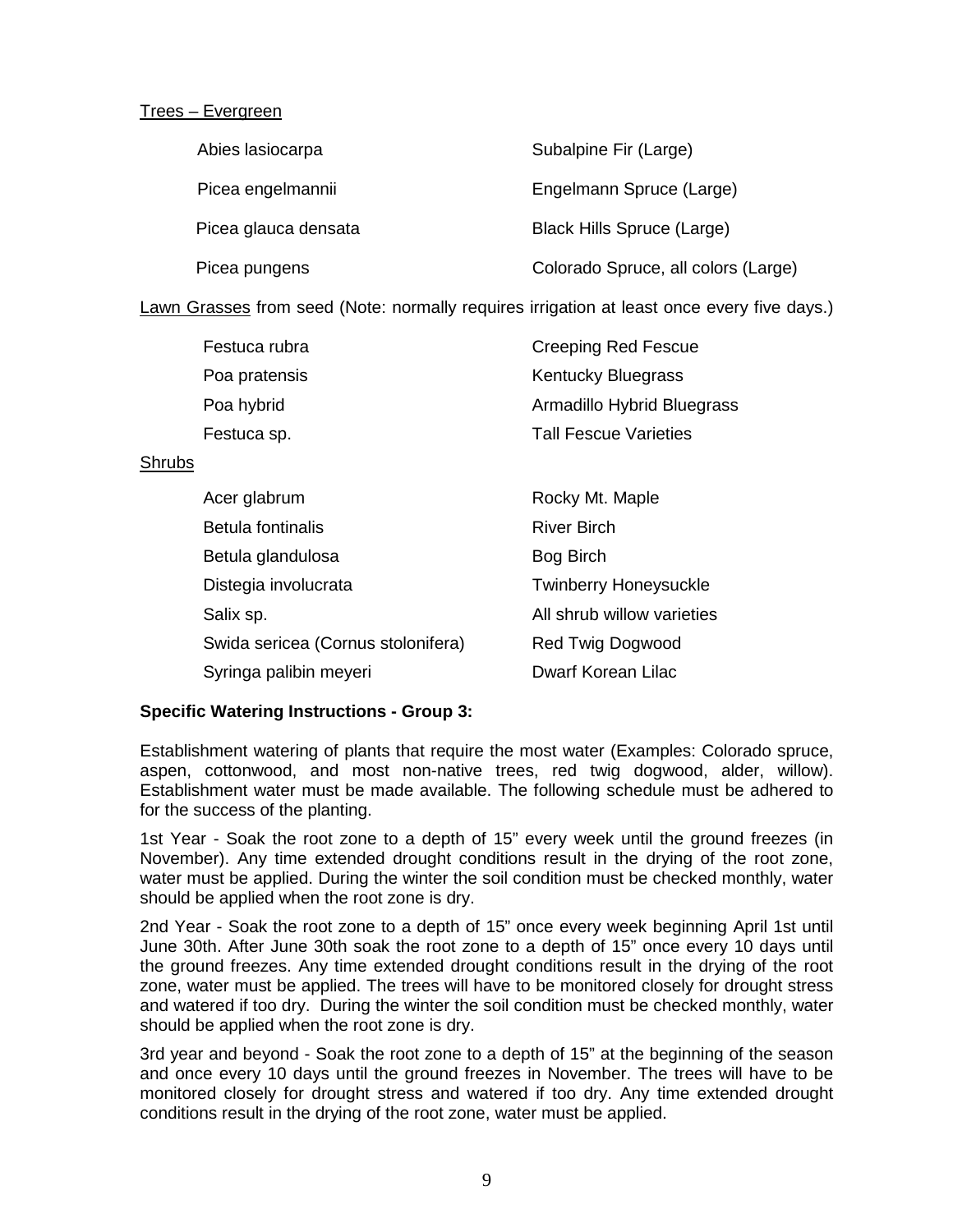#### **Planting Methods and Techniques**

The following planting methods and techniques were taken from [2012 GreenCO Tree](http://www.coloradonga.org/articles/GreenCO_Tree_Planting_Recommendations_June_2012.pdf)  [Planting Recommendations](http://www.coloradonga.org/articles/GreenCO_Tree_Planting_Recommendations_June_2012.pdf) and local planting standard practice in the Arkansas River Valley. Following these instructions will result in the best chance of long-term survival for your trees and other plantings.

Trees and shrubs should be planted at those times of the year during which proper root development can occur. In Buena Vista, that period is April through September.

It is the responsibility of the developer/planter to locate all underground utilities prior to undertaking any excavation. Please call 811 for assistance in locating utilities. A two day response is normal from each utility. Contact each utility for tree planting with close proximity of a utility for specifications.

Excavations prepared for balled-and-burlap or container plants should have sloping sides and be three times  $(3x)$  the width of the widest part of the root ball, and have a depth equal to the height of the root ball.

Backfill for all plants should be 25% organic material (peat or compost) and 75% native soil. It is suggested that water be applied during or immediately after planting. After a deep soaking with water, additional backfill soil will need to be used to fill any holes created by settling. Let the soil settle on its own. Tamping wet soil will compact it, which is not desirable for the plant. Additional backfill must be applied before the landscape fabric and mulch is installed. After the plant is completely installed, and the watering dish is completed, additional watering is recommended to ensure complete saturation of the root ball and surrounding backfill.

Plants shall always be handled by their container or by the metal handles on balled-andburlap plants. Under no circumstances should plants be dragged, lifted, or pulled by the trunk or foliage parts.

All twine, rope and plant labels secured around the trunk of a tree shall be removed after planting is completed.

Trees or shrubs that have root balls secured in a wire basket shall have 1/3 to 1/2 of basket removed after the plant is placed in the planting pit and before backfilling occurs. Burlap shall be removed to the maximum extent possible while maintaining the integrity of the root ball (minimum of one-third (1/3) of the burlap shall be removed).

Warranty Period – Check with your landscaping provider for their warranty period and installation requirements. If the plant does not survive during that warranty period, contact your provider/contractor about replacement of the dead materials.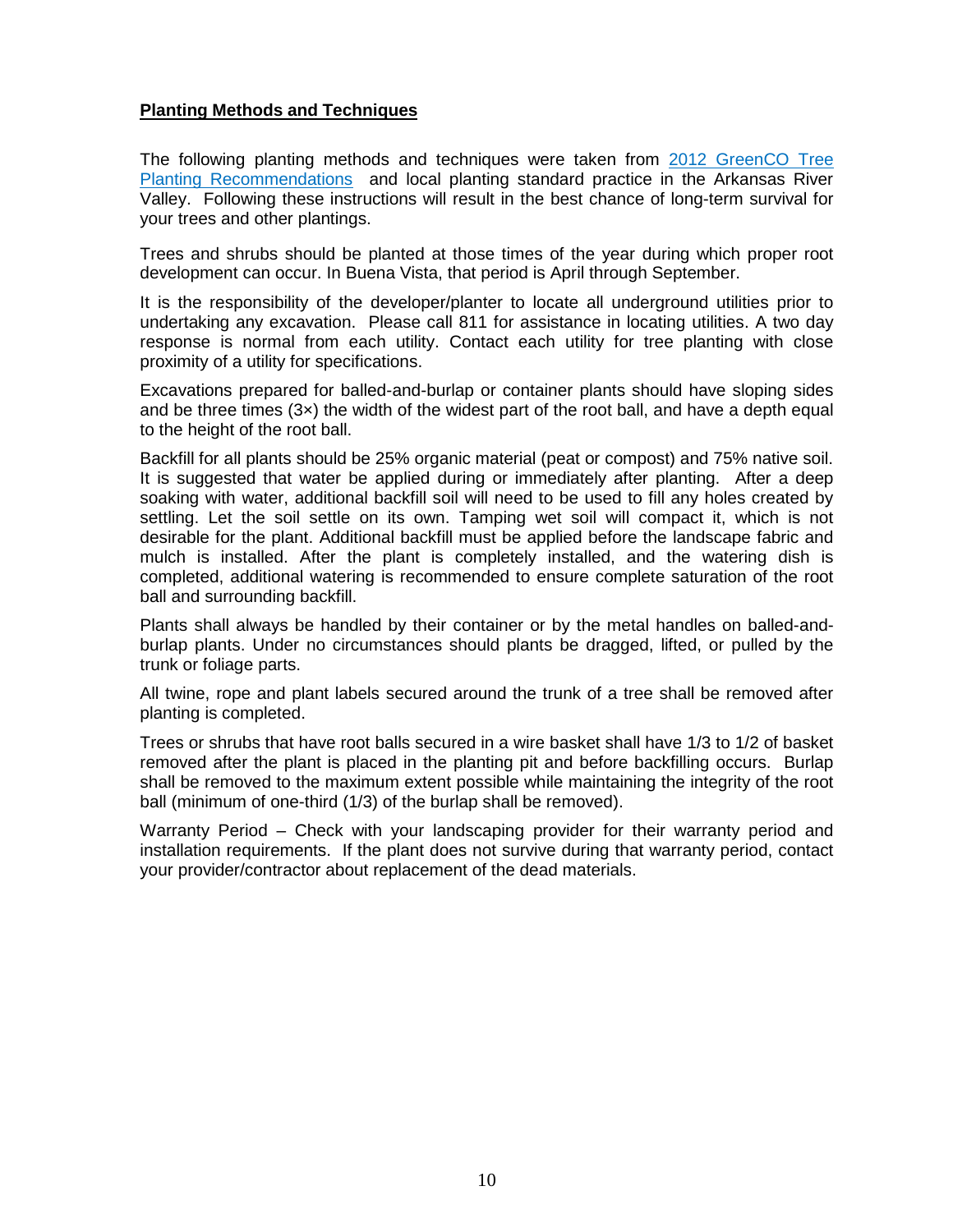#### **Protecting Your Investment – The Next Steps**

#### **Staking and Guying of Trees**

All trees over 4-feet tall must be staked and guyed to keep the root ball stable for the first full year after planting. Each tree should be guyed for one year on at least two (2) sides utilizing grommeted fabric tree straps at least one-inch (1") wide to keep the tree and root ball stable. The tree trunk should be able to move one-inch (1") in any direction. Rubber hose or bare wire shall not be used to stabilize a tree. Be sure to tighten the guy wires when they need to be tightened, as they will loosen as time goes on. The guy wires and stakes must then be removed after the one year anniversary. Removal of the guy wires after one year is very important to allow the trees to strengthen properly. **Detail #1 and Image #1**

#### **Wood Chip Mulch**

Place medium sized decorative bark or shredded cedar wood-chip mulch in the tree watering dish. The mulch will reduce water evaporation from the soil and discourage competing weeds. Make sure the mulch is less than 1-inch deep immediately at the crown of the plant and about 2-inches deep in the remainder of the dish.

#### **Deer Protection**

Protection from browsing deer or antler rubbing by the deer or elk is strongly suggested. Install protection within two days of planting. Weld-wire fence, formed into a tube large enough for protection of the plants is recommended. The fence is attached to the ground with 2-foot long rebar stakes driven into the ground at the base of the fence or wired to steel "T" posts which would be installed to stake & guy the trees. Shrubs and junipers may not be a target of heavy browsing, but it is the responsibility of the owner to protect them if they begin sustaining damage. **Detail #3**

#### **Protection from wind**

In new development areas, evergreen trees (Ponderosa pine, Colorado spruce and others) should have snow fence installed at the time of planting. This 4' tall snow fence should remain in place for two full winters to protect the evergreens from wind and animal damage while becoming established. Junipers should be covered with burlap for the first winter.

#### **Water Supply**

An irrigation system with a timer is strongly recommended for all tree plantings to maximize watering efficiency and promote healthy tree growth.

If a drip irrigation system is installed, the system must be extended outward as the tree roots expand. Sprayers work quite well for this design. Check emitters often to ensure adequate water is reaching the plant roots.

If a sprinkler system is installed, consider the roots of existing plants and trees during the design phase. Plants/trees with severed roots will need additional water while growing new roots. Design to minimize damage to bark from the pressurized water. Ensure the system is providing the correct amount of water. Irrigate when the air is calm and temps are cool.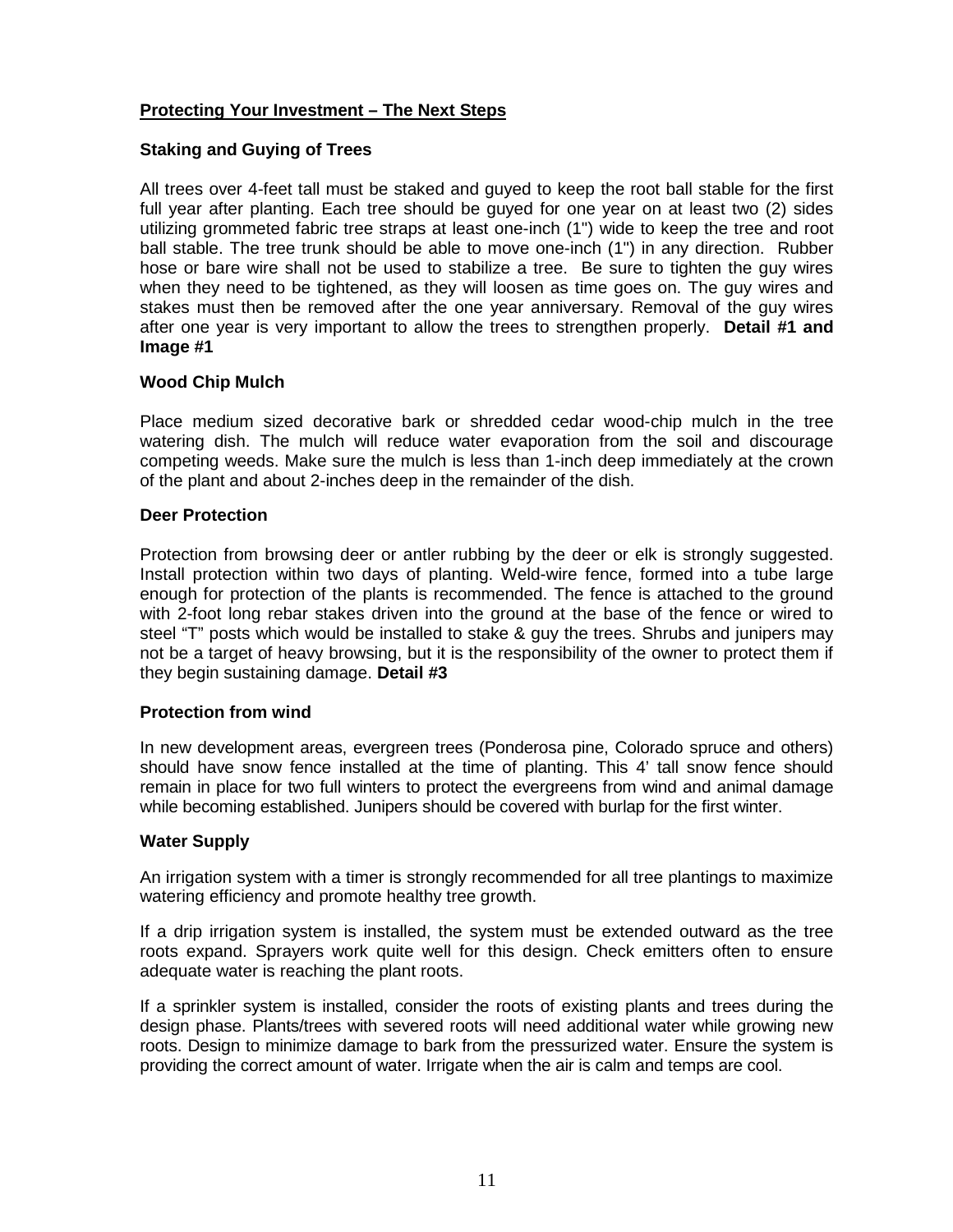When watering is performed by hand hoses, the watering dishes which are built around the plants should be filled with water and then given time to soak in, then filled again, and then again (3 times filling dish). This will assure that there is enough water to soak to the bottom of the roots. At planting time, these watering dishes should be 2.5 times the diameter of the original root ball with a berm 3-4 inches high. Fill the dish with mulch to reduce evaporation. They will have to be rebuilt occasionally as they will erode. Never count on the rainfall to be enough water for your newly planted plants. Stick to your watering schedule, no matter how much rain we get.

#### **Tree Watering: Amount of water needed**

During a drought, trees must be given top watering priority over your lawn. However, caring for trees requires different watering methods than your lawn. During water restrictions, irrigation systems designed to water turf do not sufficiently water your trees. During a drought, trees should be given a higher priority than lawns. Lawns can be replaced in a matter of months whereas a 20 year old tree will take 20 years to replace.

How much water your tree should receive depends upon the tree size. A general rule of thumb is to use approximately 10 gallons of water per inch of trunk diameter for each watering. Measure the trunk diameter at knee height. General formula: Tree Diameter x 5 minutes = Total Watering Time.

#### **Understanding Tree Roots**

Tree root systems consist of large perennial roots and smaller, short-lived, adsorbing roots. The large, woody tree roots and their primary branches increase in size and grow horizontally. At least 90% of large roots are located in the top 12" inches of the soil. Root functions include water and mineral conduction, food and water storage, and anchorage.

In contrast, adsorbing roots, although averaging only 1/16 inch in diameter, constitute the major portion of the root system's surface area. These smaller roots grow outward and predominantly upward from the large roots near the soil surface, where minerals, water and oxygen are relatively abundant. The major function of adsorbing roots is the absorption of water and minerals.

Large roots and small adsorbing roots occupy a large area underground. Typically, the root system of a tree extends outward well past the drip-line, up to two to four times the height of the tree.

Remember, all trees' root systems will increase in spread as the plant becomes established. You must apply water to the soil where the roots are. Soaking the full width and depth of the root zone every time the plant is watered is extremely important. A tree that has been planted for five years may have a root system that spreads 5-6 feet in every direction. You must supply water where those roots are located for the tree to remain healthy.

#### **Rodent, Gopher, Rabbit, and Ground Squirrel Damage**

It is the responsibility of the owner to anticipate and prevent small animal damage. Plants which die due to damage by animals will need to be replaced during the warranty period. Gopher tunnels in the root area of the tree must be broken down, as soon as they are noticed to prevent the drying of the plant's roots. Removal of the animal that is digging under your tree is a must.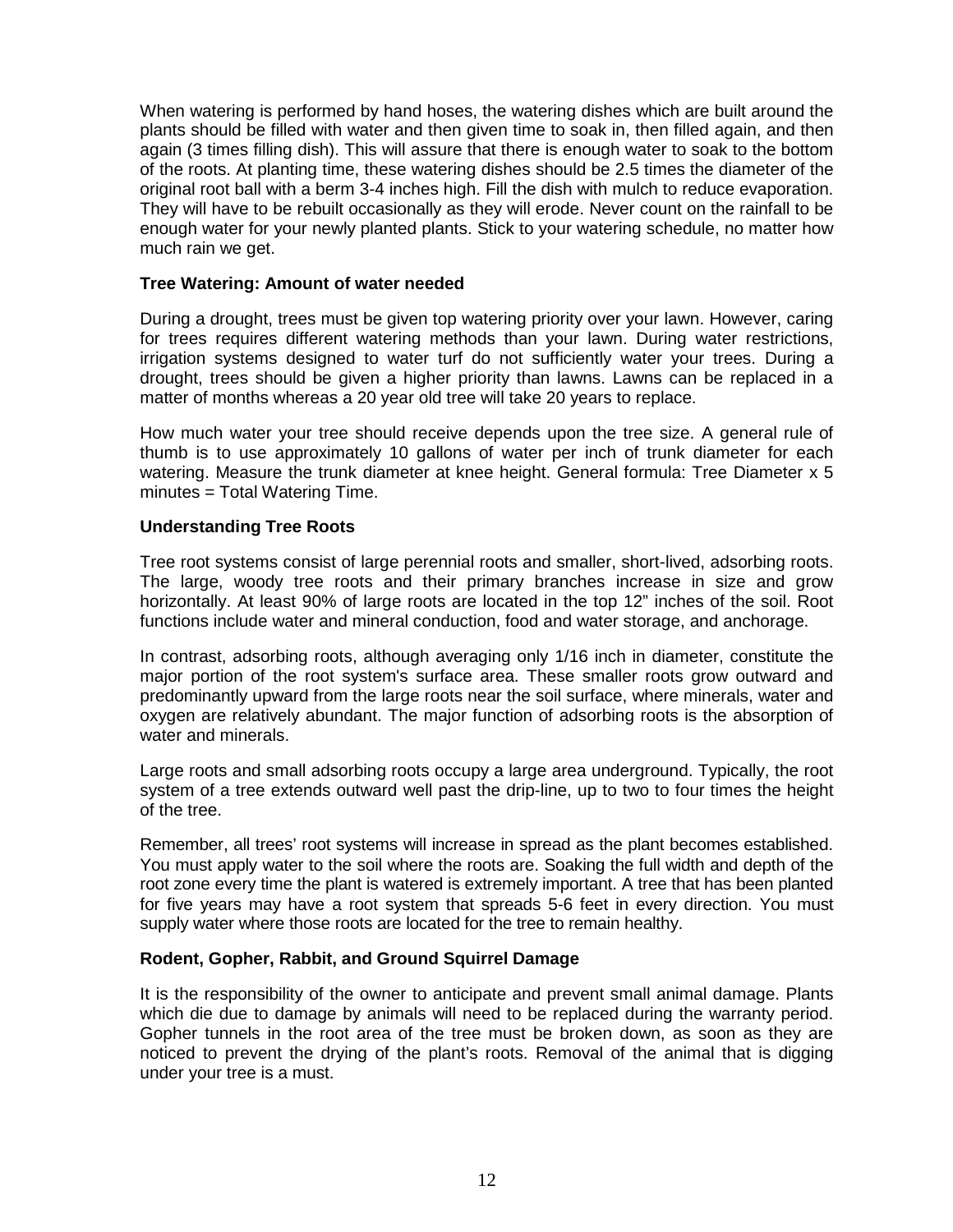#### **Definitions**

Backfill: The soil used to fill in around a plant being planted.

Balled-and-burlap: A method to harvest large plants and trees out of a field or natural setting. Plant roots are severed, leaving a ball of soil around the intact roots. Burlap and nails are used to keep the soil in place. The burlap roots and soil may then be placed in a wire basket for easier handling.

Caliper: The diameter of the trunk of a tree measured at a point six inches (6") above the ground surface.

Drip Line: The circle that would be drawn on the ground surface around a tree directly under and corresponding to the perimeter of its outermost branch tips.

Root ball: Refers to the soil and root mass associated with potted plants and balled-andburlap trees.

Tree: Includes trees, perennial plants and shrubs of all kinds for the purpose of this document.

Tree Board: The citizen volunteer board created by Section 2-201 of the Buena Vista Municipal Code.

Tree, large: A tree with a projected maximum height at maturity greater than forty feet (40').

Tree, medium: A tree with a projected maximum height at maturity of between twenty (20') and forty (40') feet.

Tree, small: A tree with a projected maximum height at maturity of not greater than twenty feet (20').

Tree Lawn: A landscaped area lying between the curb or pavement edge of a street and the adjacent property, and which may be traversed by sidewalk.

Xeriscaping: A landscape design and construction technique which incorporates the following seven principles of water conservation: Proper planning, soil improvement, limited turf area, efficient irrigation, the proper use of mulches, use of native and drought tolerant plants, and proper maintenance. Plants in Group 1 of the guide are appropriate for xeriscaping in the Town of Buena Vista.

Watering dish: A berm constructed outside a plant's perimeter made from soil, rock or other materials to keep water contained around a plant while watering.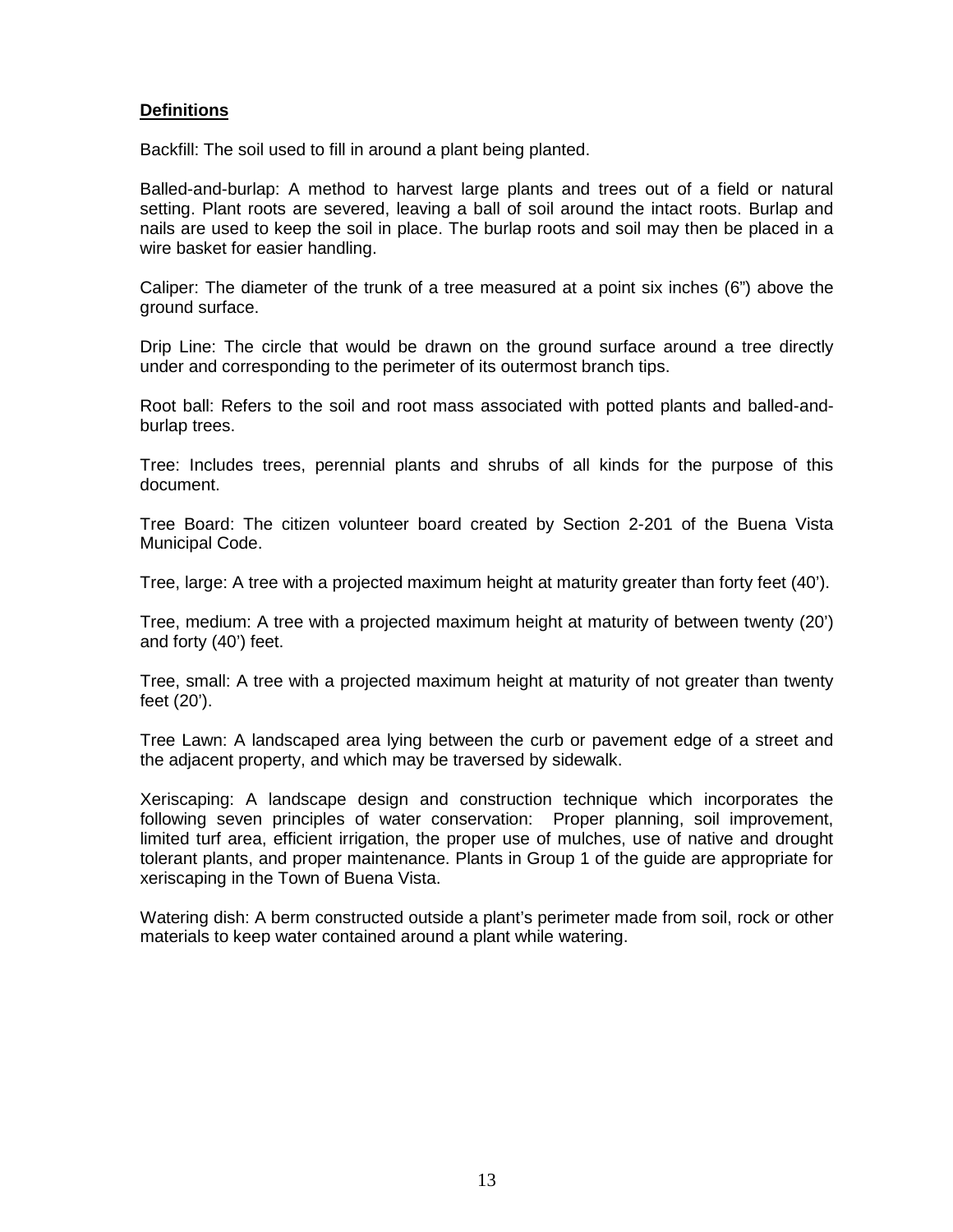### **References**

[www.csfs.colostate.edu](http://www.csfs.colostate.edu/)

[www.greenco.org](http://www.greenco.org/)

[www.treeownersmanual.info](http://www.treeownersmanual.info/)

[www.isa-arbor.com](http://www.isa-arbor.com/)

[www.epa.gov/watersense/](http://www.epa.gov/watersense/)

[www.buenavistaco.gov](http://www.buenavistaco.gov/)

<http://www.colostate.edu/Dept/CoopExt/4dmg/Trees/caring.htm>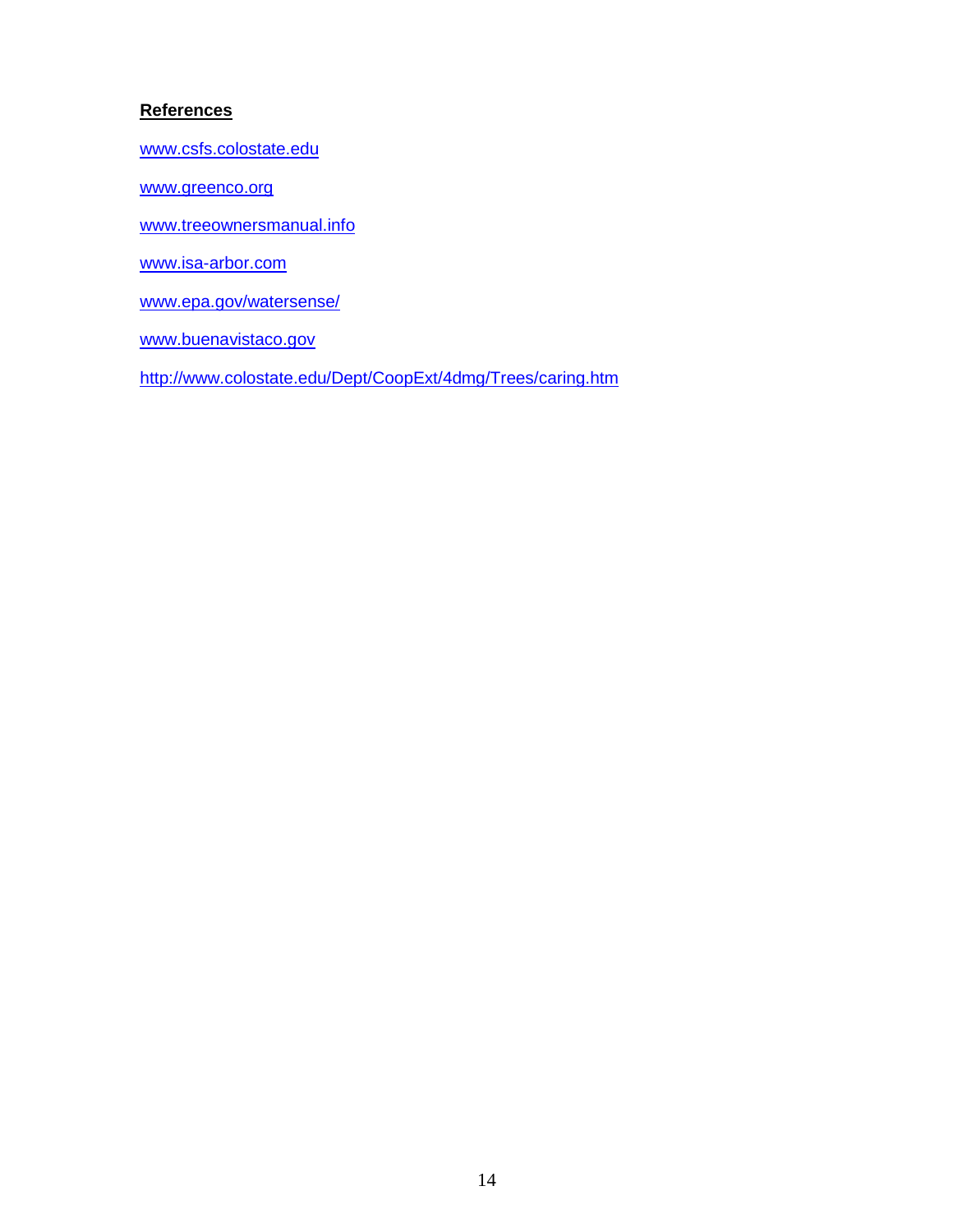

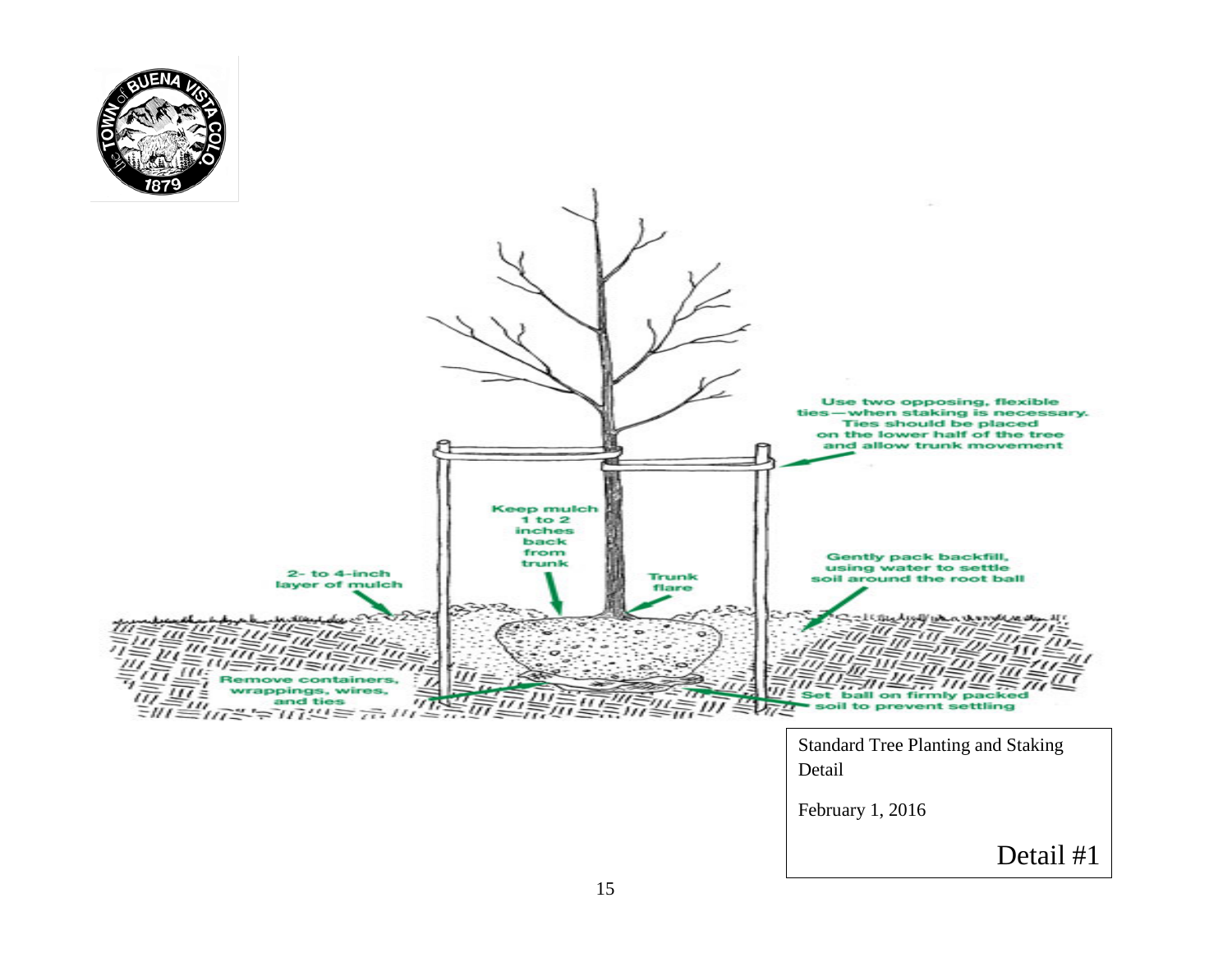

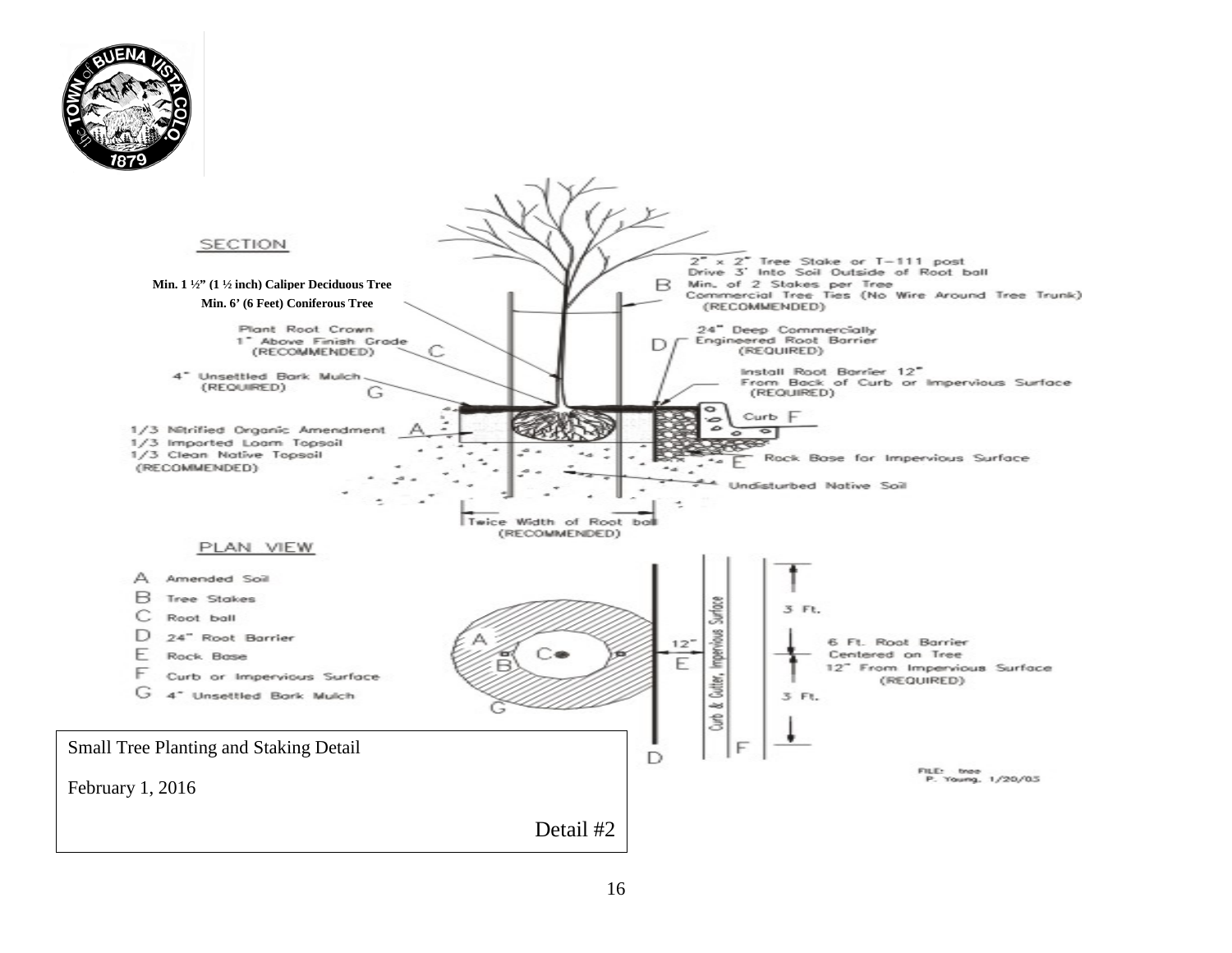

17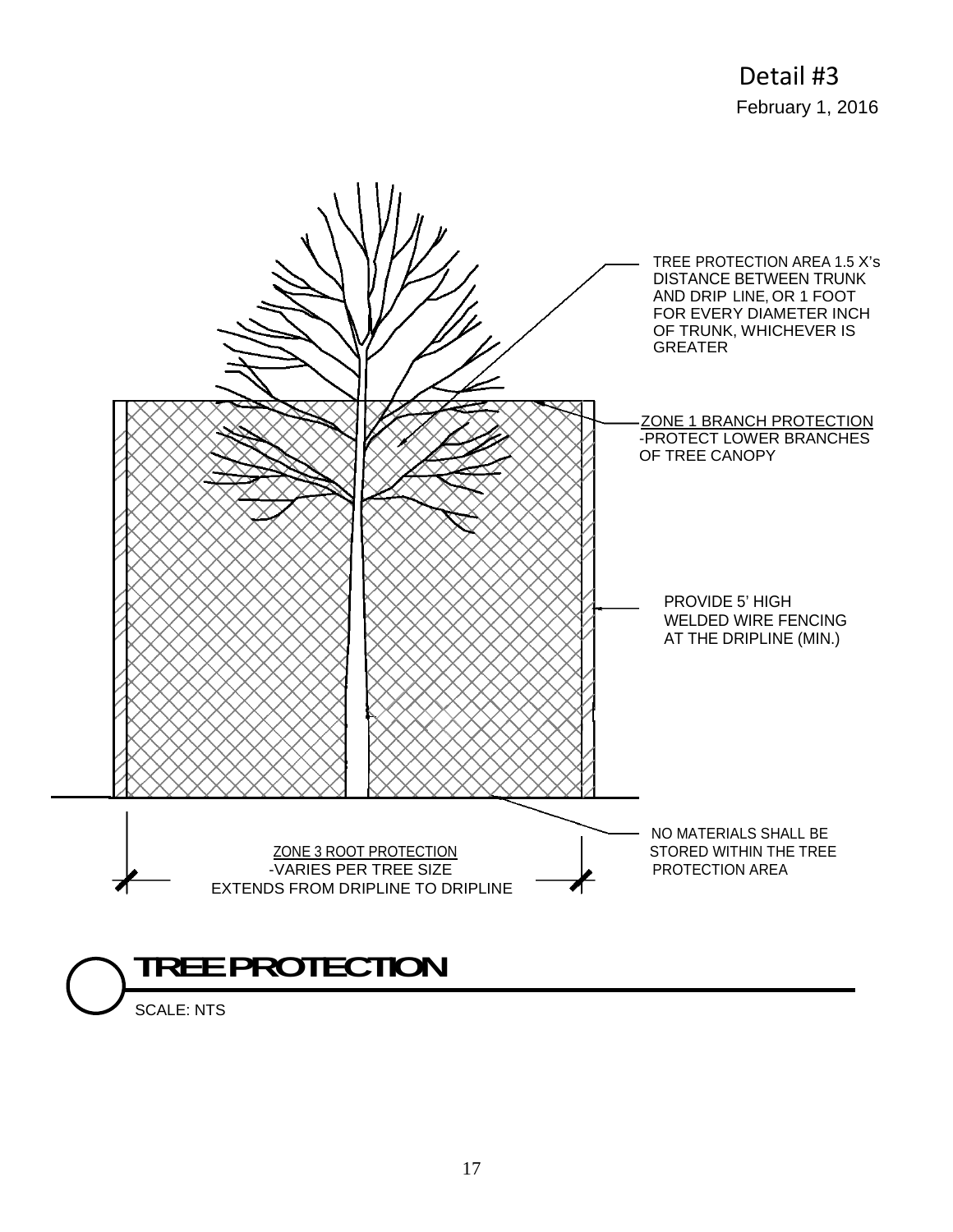## **Image #1**



**Image #2**